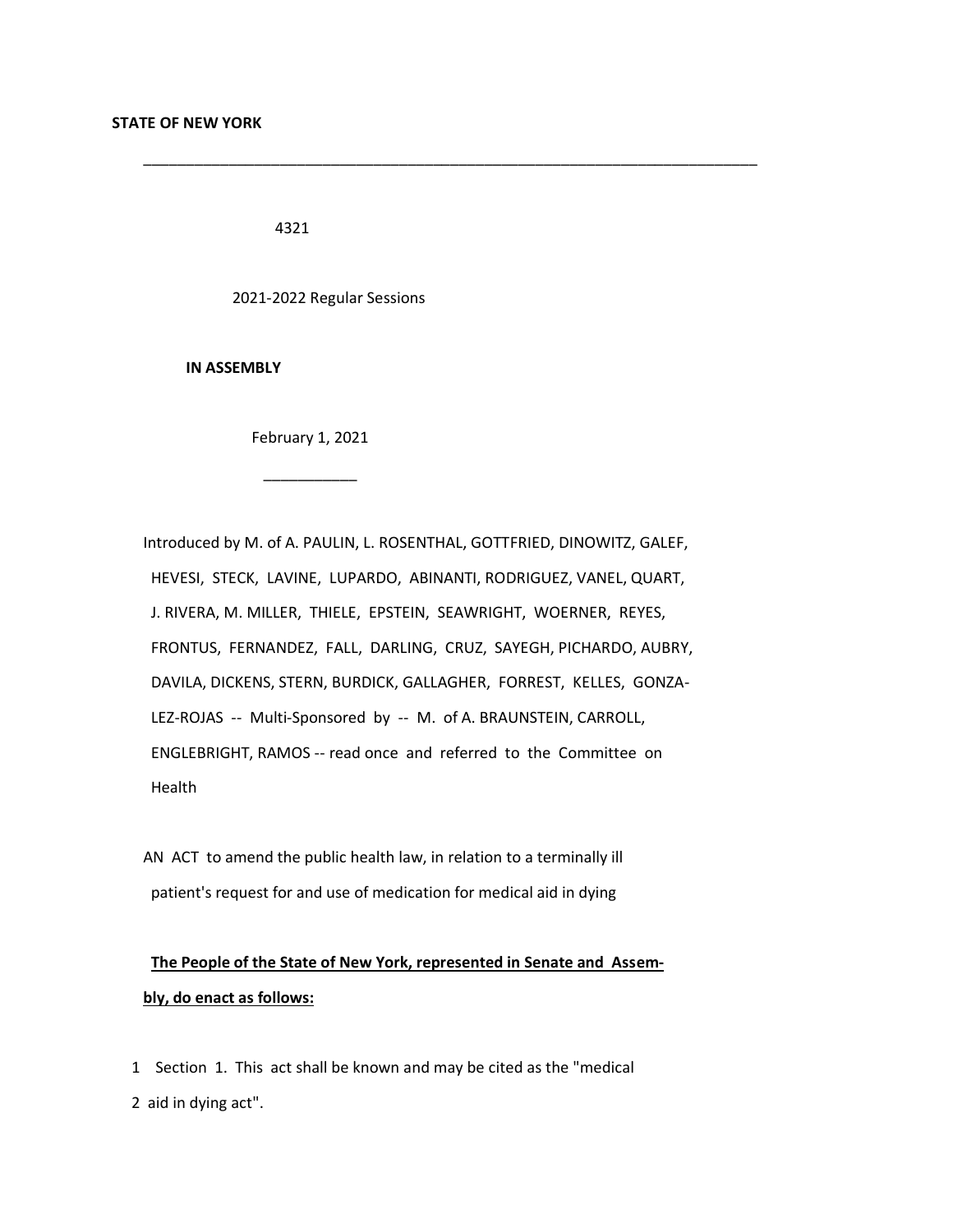3 § 2. The public health law is amended by adding a new article 28-F to

4 read as follows:

- **ARTICLE 28-F**
- **MEDICAL AID IN DYING**
- **Section 2899-d. Definitions.**
- **2899-e. Request process.**
- **2899-f. Attending physician responsibilities.**
- **2899-g. Right to rescind request; requirement to offer opportu-**
- **nity to rescind.**
- **2899-h. Consulting physician responsibilities.**
- **2899-i. Referral to mental health professional.**
- **2899-j. Medical record documentation requirements.**
- **2899-k. Form of written request and witness attestation.**
- **2899-l. Protection and immunities.**
- **2899-m. Permissible refusals and prohibitions.**
- **2899-n. Relation to other laws and contracts.**
- **2899-o. Safe disposal of unused medications.**

EXPLANATION--Matter in **italics** (underscored) is new; matter in brackets

[] is old law to be omitted.

LBD01956-01-1

A. 4321 2

- **2899-p. Death certificate.**
- **2899-q. Reporting.**
- **2899-r. Penalties.**
- **2899-s. Severability.**
- **§ 2899-d. Definitions. As used in this article:**
- **1. "Adult" means an individual who is eighteen years of age or older.**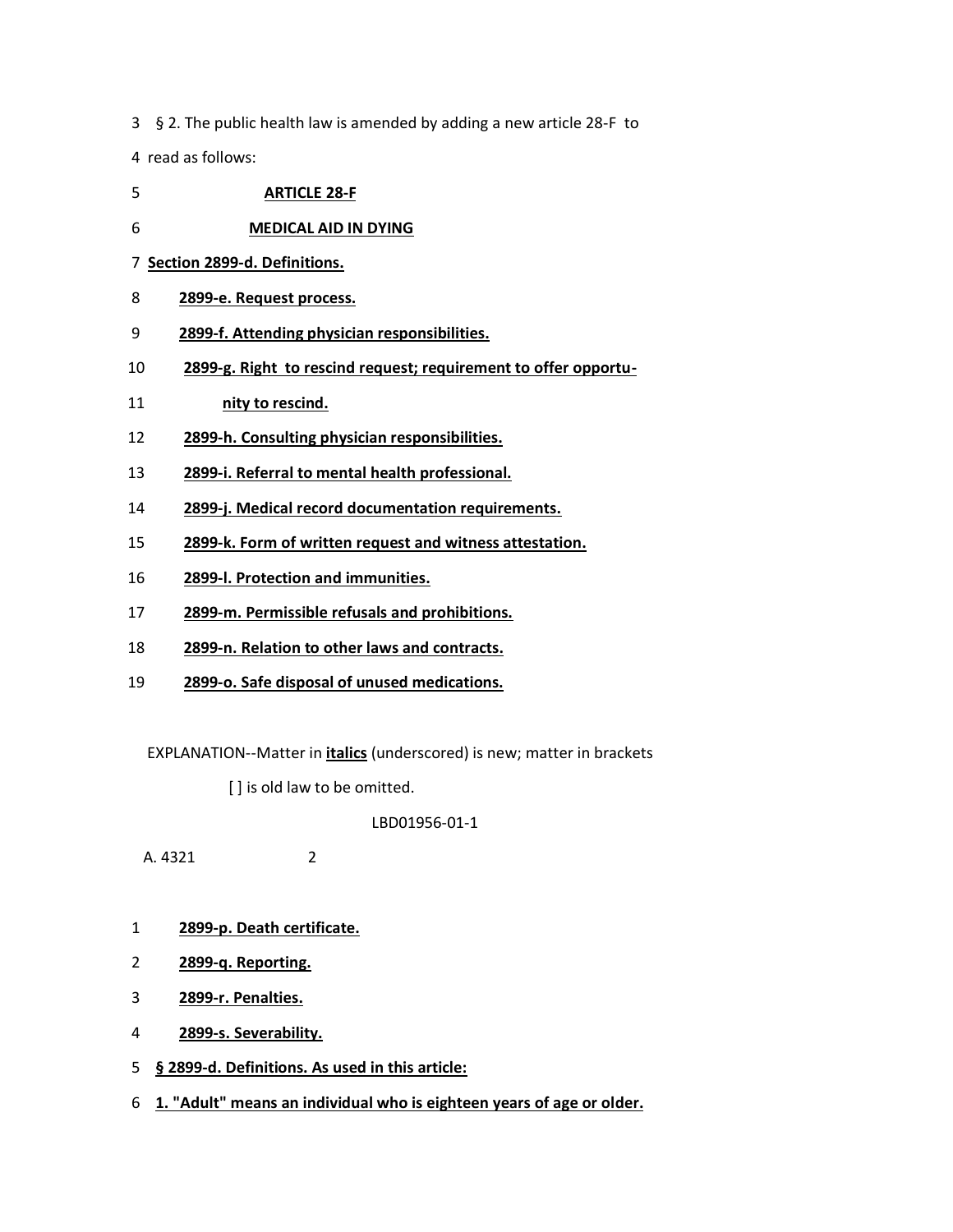- **2. "Attending physician" means the physician who has primary responsi-**
- **bility for the care of the patient and treatment of the patient's termi-**
- **nal illness or condition.**
- **3. "Capacity" means the ability to understand and appreciate the**
- **nature and consequences of health care decisions, including the benefits**
- **and risks of and alternatives to any proposed health care, including**

**medical aid in dying, and to reach an informed decision.**

**4. "Consulting physician" means a physician who is qualified by**

**specialty or experience to make a professional diagnosis and prognosis**

- **regarding a person's terminal illness or condition.**
- **5. "Health care facility" means a general hospital, nursing home, or**
- **residential health care facility as defined in section twenty-eight**

**hundred one of this chapter, or a hospice as defined in section four**

**thousand two of this chapter; provided that for the purposes of section**

**twenty eight hundred ninety-nine-m of this article, "hospice" shall**

**refer only to a facility providing in-patient hospice care or a hospice**

**residence.**

**6. "Health care provider" means a person licensed, certified, or**

**authorized by law to administer health care or dispense medication in**

**the ordinary course of business or practice of a profession.**

**7. "Informed decision" means a decision by a patient who is suffering**

**from a terminal illness or condition to request and obtain a**

**prescription for medication that the patient may self-administer to end**

- **the patient's life that is based on an understanding and acknowledgment**
- **of the relevant facts and that is made voluntarily, of the patient's own**

**volition and without coercion, after being fully informed of:**

- **(a) the patient's medical diagnosis and prognosis;**
- **(b) the potential risks associated with taking the medication to be**

**prescribed;**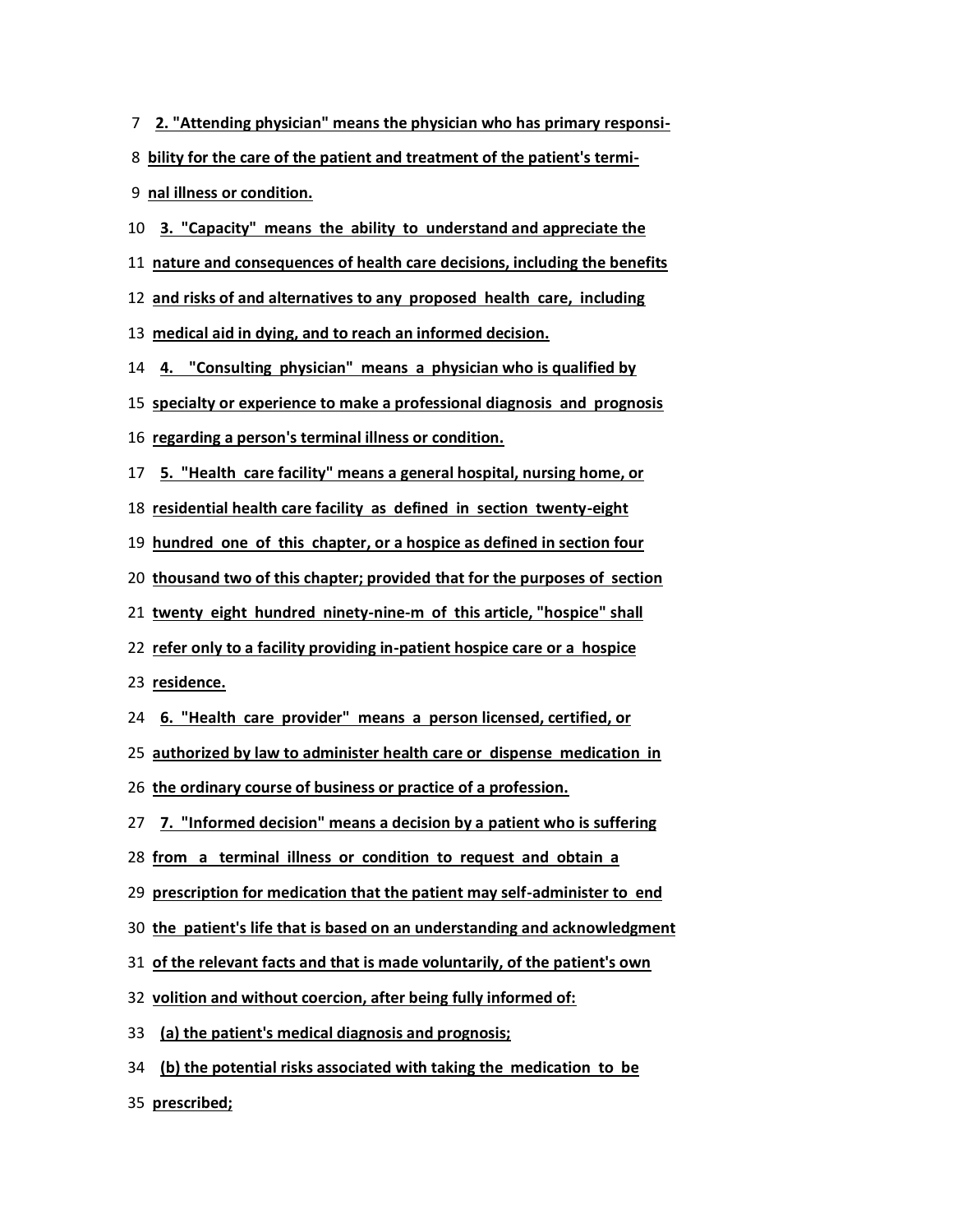- **(c) the probable result of taking the medication to be prescribed;**
- **(d) the possibility that the patient may choose not to obtain the**
- **medication, or may obtain the medication but may decide not to self-ad-**

**minister it; and**

**(e) the feasible alternatives and appropriate treatment options,**

**including but not limited to palliative care and hospice care.**

**8. "Medical aid in dying" means the medical practice of a physician**

- **prescribing medication to a qualified individual that the individual may**
- **choose to self-administer to bring about death.**
- **9. "Medically confirmed" means the medical opinion of the attending**
- **physician that a patient has a terminal illness or condition and has**
- **made an informed decision which has been confirmed by a consulting**

**physician who has examined the patient and the patient's relevant**

**medical records.**

- **10. "Medication" means medication prescribed by a physician under this article.**
- **11. "Mental health professional" means a licensed physician, who is a**
- **diplomate or eligible to be certified by a national board of psychiatry,**
- **psychiatric nurse practitioner, or psychologist, licensed or certified**

**under the education law acting within his or her scope of practice and**

- **who is qualified, by training and experience, certification, or board** A. 4321 3
- **certification or eligibility, to make a determination under section**
- **twenty-eight hundred ninety-nine-i of this article.**
- **12. "Palliative care" means health care treatment, including interdis-**
- **ciplinary end-of-life care, and consultation with patients and family**
- **members, to prevent or relieve pain and suffering and to enhance the**
- **patient's quality of life, including hospice care under article forty of**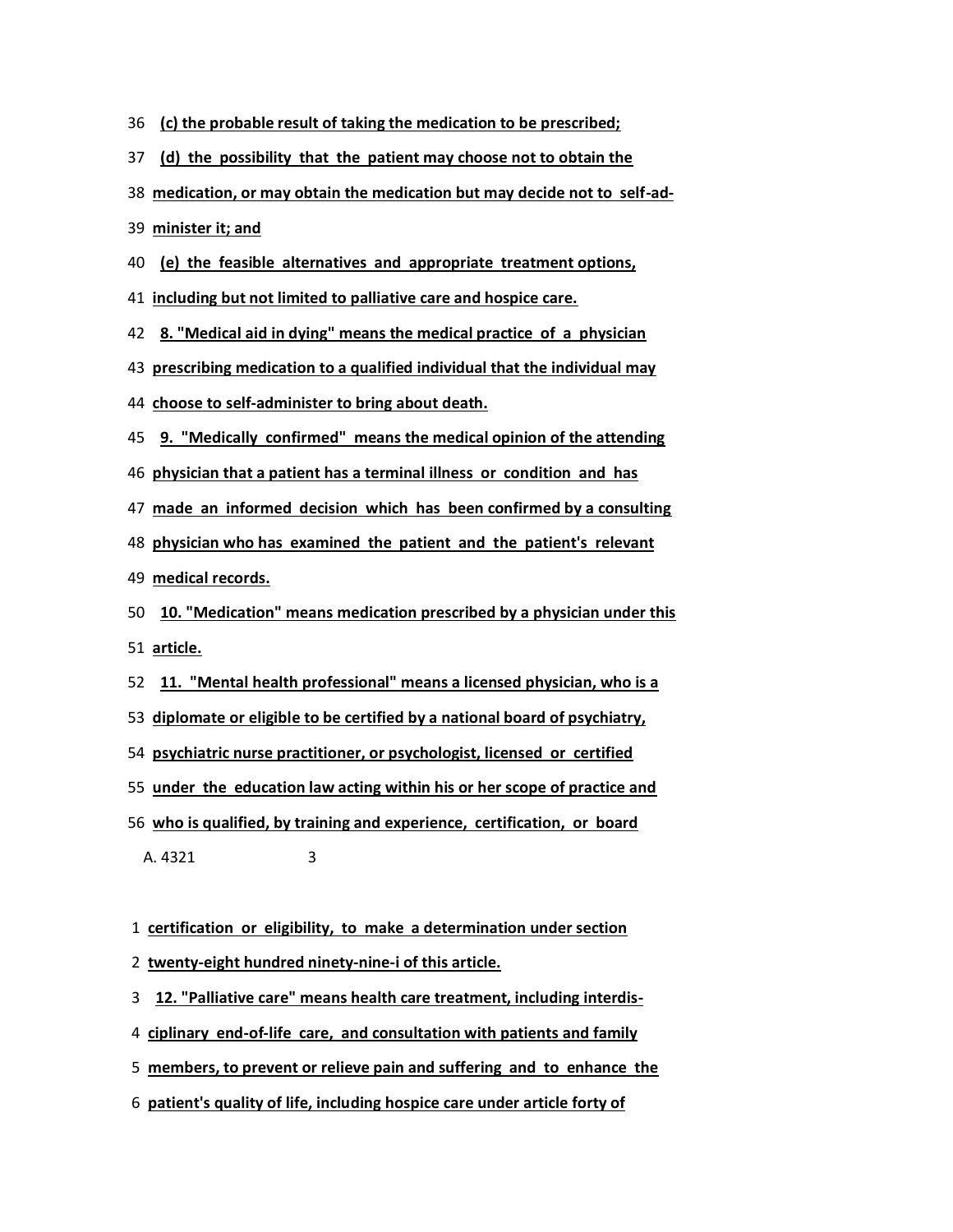**this chapter.**

**13. "Patient" means a person who is eighteen years of age or older under the care of a physician.**

**14. "Physician" means an individual licensed to practice medicine in**

**New York state.**

**15. "Qualified individual" means a patient with a terminal illness or**

**condition, who has capacity, has made an informed decision, and has**

**satisfied the requirements of this article in order to obtain a**

**prescription for medication.**

**16. "Self-administer" means a qualified individual's affirmative,**

**conscious, and voluntary act of using medication under this article.**

**17. "Terminal illness or condition" means an incurable and irrevers-**

**ible illness or condition that has been medically confirmed and will,**

**within reasonable medical judgment, produce death within six months.**

**§ 2899-e. Request process. 1. Oral and written request. A patient**

**wishing to request medication under this article shall make an oral**

**request and submit a written request to the patient's attending physi-**

**cian.**

**2. Making a written request. A patient may make a written request for**

**and consent to self-administer medication for the purpose of ending his**

**or her life in accordance with this article if the patient:**

**(a) has been determined by the attending physician to have a terminal**

**illness or condition and which has been medically confirmed by a**

**consulting physician; and**

**(b) based on an informed decision, expresses voluntarily, of the**

**patient's own volition and without coercion the request for medication**

**to end his or her life.**

**3. Written request signed and witnessed. (a) A written request for medication under this article shall be signed and dated by the patient**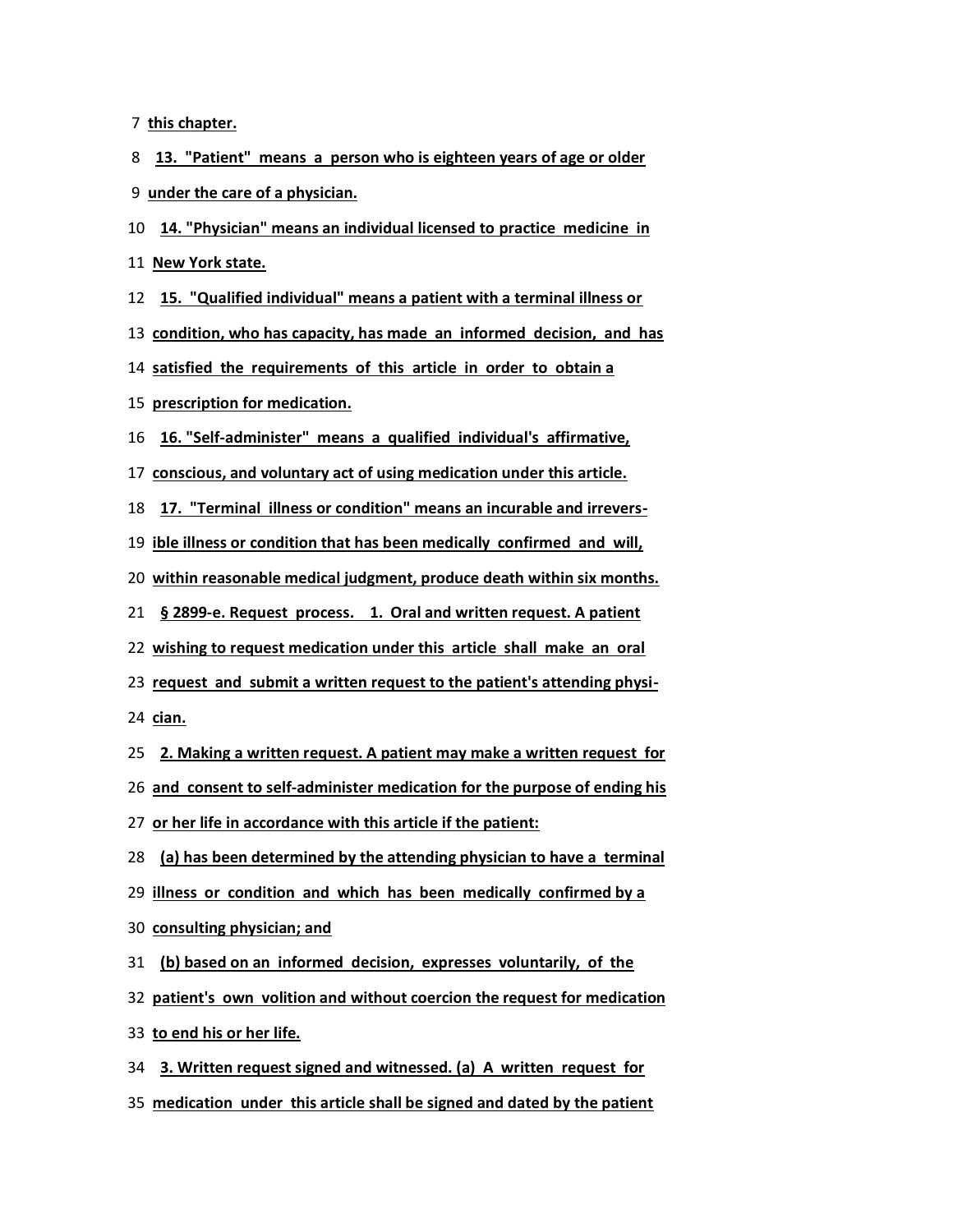- **and witnessed by at least two adults who, in the presence of the**
- **patient, attest that to the best of his or her knowledge and belief the**
- **patient has capacity, is acting voluntarily, is making the request for**
- **medication of his or her own volition and is not being coerced to sign**
- **the request. The written request shall be in substantially the form**
- **described in section twenty-eight hundred ninety-nine-k of this article.**
- **(b) One of the witnesses shall be an adult who is not:**
- **(i) a relative of the patient by blood, marriage or adoption;**
- **(ii) a person who at the time the request is signed would be entitled**
- **to any portion of the estate of the patient upon death under any will or**
- **by operation of law; or**
- **(iii) an owner, operator, employee or independent contractor of a**
- **health care facility where the patient is receiving treatment or is a**

**resident.**

- **(c) The attending physician, consulting physician and, if applicable,**
- **the mental health professional who provides a capacity determination of**
- **the patient under this article shall not be a witness.**
- **4. No person shall qualify for medical aid in dying under this article**
- **solely because of age or disability.**
- **5. Requests for a medical aid-in-dying prescription must be made by**
- **the qualified individual and may not be made by any other individual,**

A. 4321 4

- **including the qualified individual's health care agent, or other agent**
- **or surrogate, or via advance healthcare directive.**
- **§ 2899-f. Attending physician responsibilities. 1. The attending**
- **physician shall examine the patient and his or her relevant medical**
- **records and:**
- **(a) make a determination of whether a patient has a terminal illness**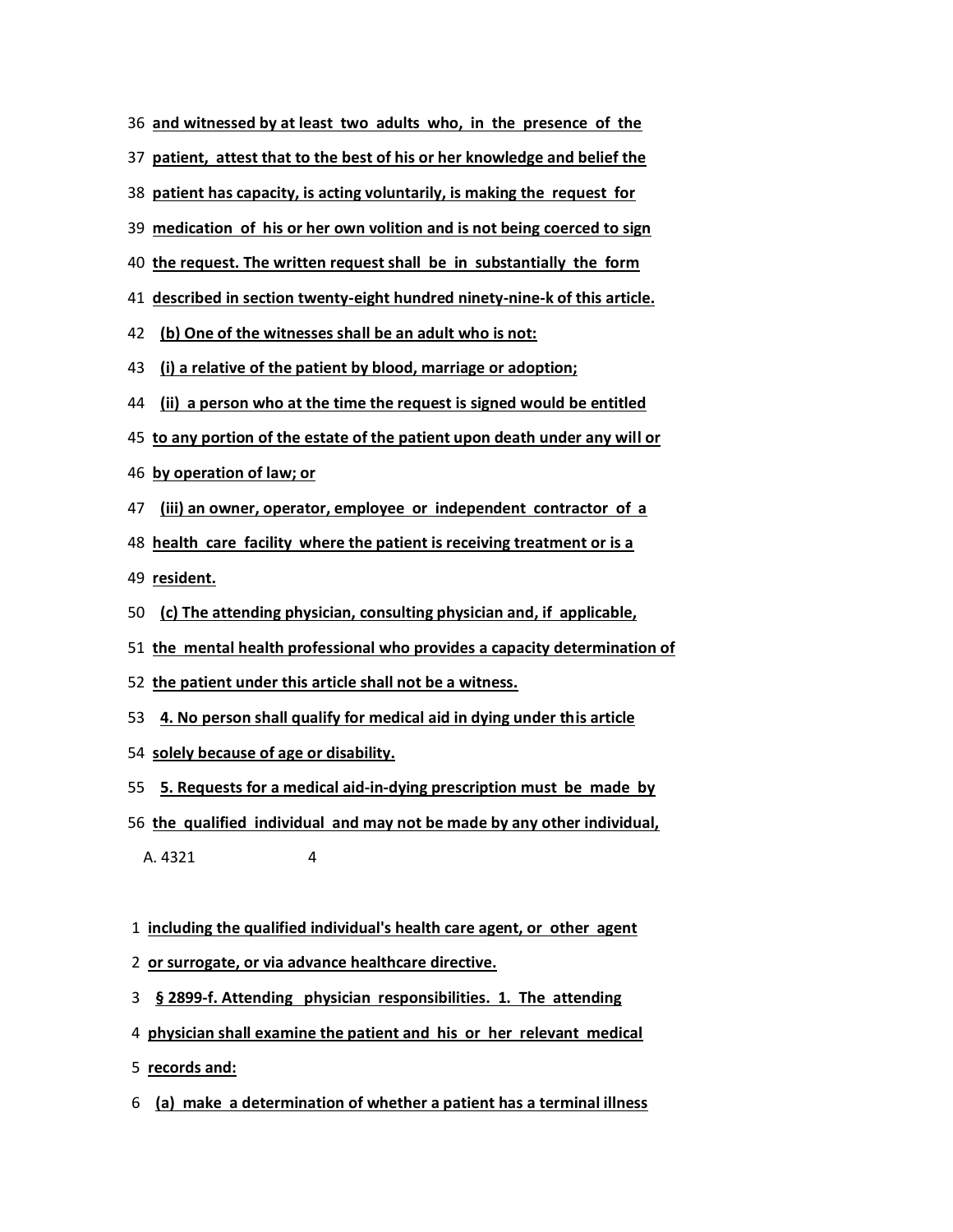- **or condition, has capacity, has made an informed decision and has made**
- **the request voluntarily of the patient's own volition and without coer-**
- **cion;**
- **(b) inform the patient of the requirement under this article for**
- **confirmation by a consulting physician, and refer the patient to a**
- **consulting physician upon the patient's request;**
- **(c) refer the patient to a mental health professional pursuant to**
- **section twenty-eight hundred ninety-nine-i of this article if the**
- **attending physician believes that the patient may lack capacity to make**
- **an informed decision;**
- **(d) provide information and counseling under section twenty-nine**
- **hundred ninety-seven-c of this chapter;**
- **(e) ensure that the patient is making an informed decision by discuss-**
- **ing with the patient: (i) the patient's medical diagnosis and prognosis;**
- **(ii) the potential risks associated with taking the medication to be**
- **prescribed; (iii) the probable result of taking the medication to be**
- **prescribed; (iv) the possibility that the patient may choose to obtain**
- **the medication but not take it; (v) the feasible alternatives and appro-**
- **priate treatment options, including but not limited to (1) information**
- **and counseling regarding palliative and hospice care and end-of-life**
- **options appropriate to the patient, including but not limited to: the**
- **range of options appropriate to the patient; the prognosis, risks and**
- **benefits of the various options; and the patient's legal rights to**
- **comprehensive pain and symptom management at the end of life; and (2)**
- **information regarding treatment options appropriate to the patient,**
- **including the prognosis, risks and benefits of the various treatment**
- **options;**
- **(f) offer to refer the patient for other appropriate treatment**
- **options, including but not limited to palliative care and hospice care;**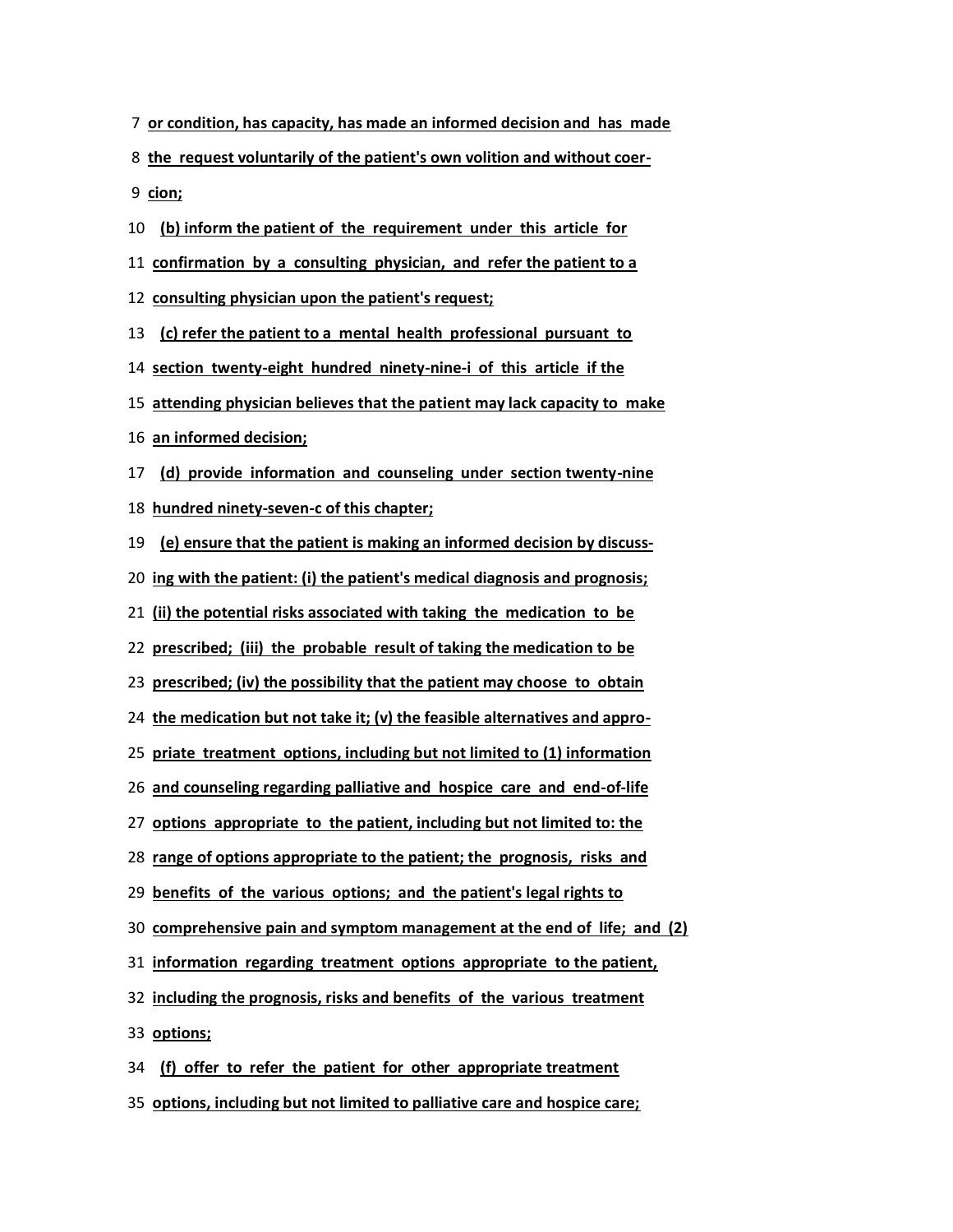- **(g) discuss with the patient the importance of:**
- **(i) having another person present when the patient takes the medica-**
- **tion and the restriction that no person other than the patient may**
- **administer the medication;**
- **(ii) not taking the medication in a public place; and**
- **(iii) informing the patient's family of the patient's decision to**
- **request and take medication that will end the patient's life; a patient**
- **who declines or is unable to notify family shall not have his or her**
- **request for medication denied for that reason;**
- **(h) inform the patient that he or she may rescind the request for**
- **medication at any time and in any manner;**
- **(i) fulfill the medical record documentation requirements of section**
- **twenty-eight hundred ninety-nine-j of this article; and**
- **(j) ensure that all appropriate steps are carried out in accordance**
- **with this article before writing a prescription for medication.**
- **2. Upon receiving confirmation from a consulting physician under**
- **section twenty-eight hundred ninety-nine-h of this article and subject**
- **to section twenty-eight hundred ninety-nine-i of this article, the**
- **attending physician who determines that the patient has a terminal**
- **illness or condition, has capacity and has made a voluntary request for**
- **medication as provided in this article, may personally, or by referral** A. 4321 5
- **to another physician, prescribe or order appropriate medication in**
- **accordance with the patient's request under this article, and at the**
- **patient's request, facilitate the filling of the prescription and deliv-**
- **ery of the medication to the patient.**
- **3. In accordance with the direction of the prescribing or ordering**
- **physician and the consent of the patient, the patient may self-adminis-**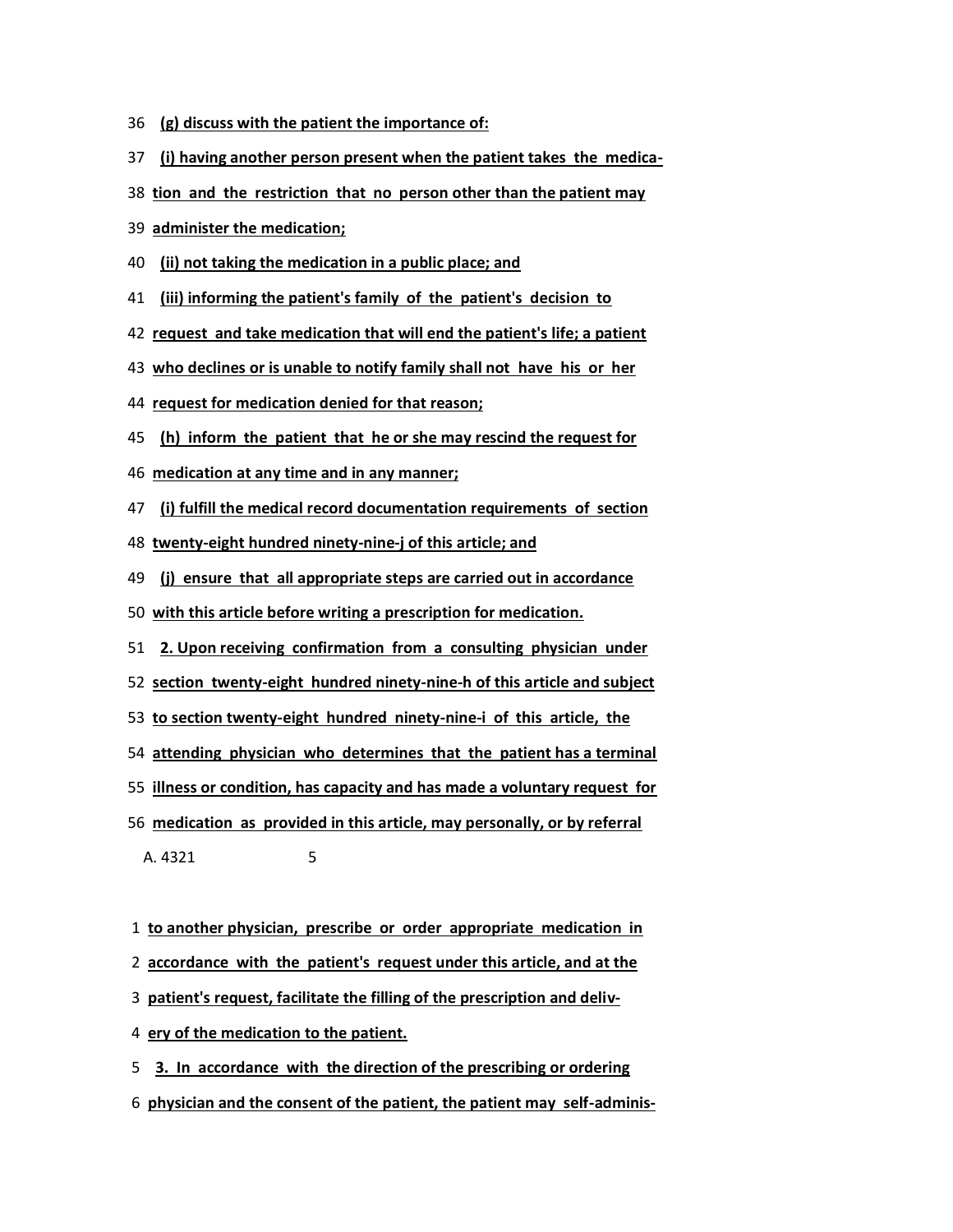| 7 ter the medication to himself or herself. A health care professional or     |
|-------------------------------------------------------------------------------|
| other person shall not administer the medication to the patient.<br>8         |
| § 2899-g. Right to rescind request; requirement to offer opportunity<br>9     |
| 10 to rescind. 1. A patient may at any time rescind his or her request for    |
| 11 medication under this article without regard to the patient's capacity.    |
| 2. A prescription for medication may not be written without the<br>12         |
| attending physician offering the qualified individual an opportunity to<br>13 |
| 14 rescind the request.                                                       |
| 15<br>§ 2899-h. Consulting physician responsibilities. Before a patient who   |
| 16 is requesting medication may receive a prescription for medication under   |
| 17 this article, a consulting physician must:                                 |
| 1. examine the patient and his or her relevant medical records;<br>18         |
| 2. confirm, in writing, to the attending physician and the patient,<br>19     |
| 20 whether: (a) the patient has a terminal illness or condition; (b) the      |
| 21 patient is making an informed decision; (c) the patient has capacity, or   |
| 22 provide documentation that the consulting physician has referred the       |
| 23 patient for a determination under section twenty-eight hundred ninety-     |
| 24 nine-i of this article; and (d) the patient is acting voluntarily, of      |
| 25 the patient's own volition and without coercion.                           |
| § 2899-i. Referral to mental health professional. 1. If the attending<br>26   |
| 27 physician or the consulting physician determines that the patient may      |
| 28 lack capacity to make an informed decision due to a condition, includ-     |
| ing, but not limited to, a psychiatric or psychological disorder, or<br>29    |
| other condition causing impaired judgement, the attending physician or<br>30  |
| 31 consulting physician shall refer the patient to a mental health profes-    |
| 32 sional for a determination of whether the patient has capacity to make     |
| an informed decision. The referring physician shall advise the patient<br>33  |
| 34 that the report of the mental health professional will be provided to      |
| 35 the attending physician and the consulting physician.                      |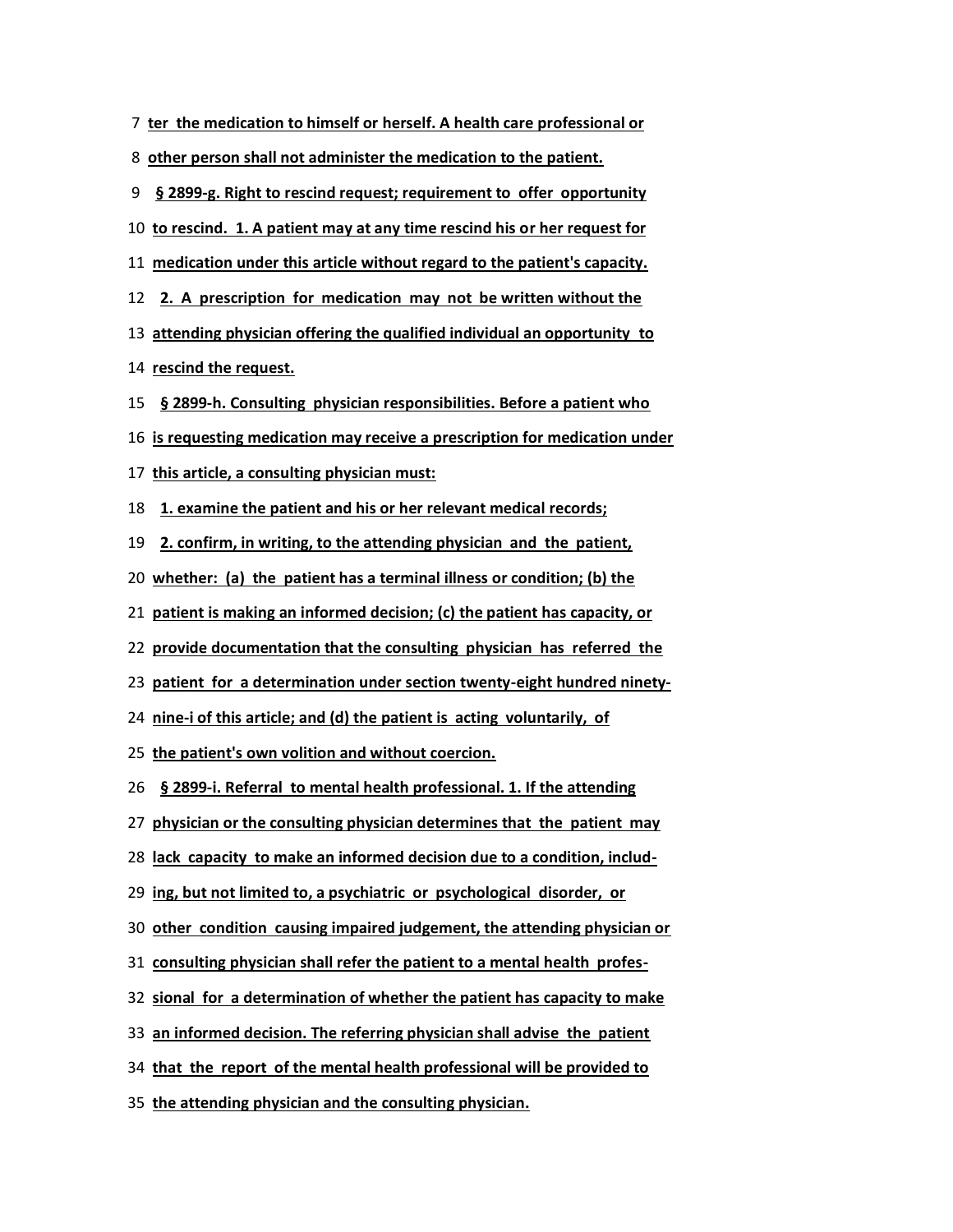**2. A mental health professional who evaluates a patient under this**

**section shall report, in writing, to the attending physician and the**

**consulting physician, his or her independent conclusions about whether**

**the patient has capacity to make an informed decision, provided that if,**

**at the time of the report, the patient has not yet been referred to a**

**consulting physician, then upon referral the attending physician shall**

**provide the consulting physician with a copy of the mental health**

**professional's report. If the mental health professional determines that**

**the patient lacks capacity to make an informed decision, the patient**

**shall not be deemed a qualified individual, and the attending physician**

**shall not prescribe medication to the patient.**

**3. A determination made pursuant to this section that an adult patient lacks decision-making capacity shall not be construed as a finding that**

**the patient lacks capacity for any other purpose.**

**§ 2899-j. Medical record documentation requirements. An attending**

**physician shall document or file the following in the patient's medical**

**record:**

**1. the dates of all oral requests by the patient for medication under**

**this article;**

A. 4321 6

**2. the written request by the patient for medication under this arti-**

- **cle, including the declaration of witnesses and interpreter's declara-**
- **tion, if applicable;**

**3. the attending physician's diagnosis and prognosis, determination of**

- **capacity, and determination that the patient is acting voluntarily, of**
- **the patient's own volition and without coercion, and has made an**
- **informed decision;**

**4. if applicable, written confirmation of capacity under section twen-**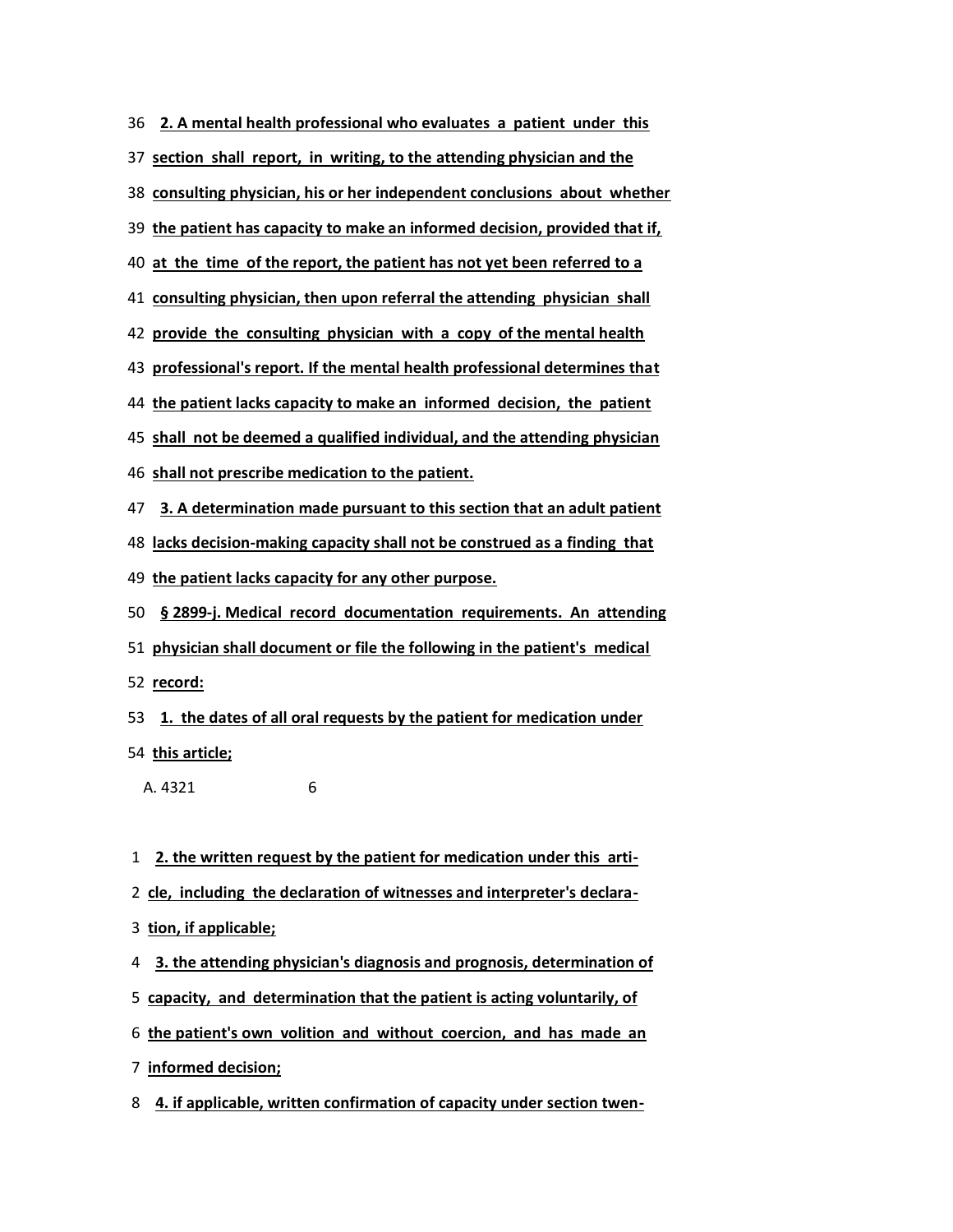- **ty-eight hundred ninety-nine-i of this article; and**
- **5. a note by the attending physician indicating that all requirements**
- **under this article have been met and indicating the steps taken to carry**
- **out the request, including a notation of the medication prescribed or**
- **ordered.**
- **§ 2899-k. Form of written request and witness attestation. 1. A**
- **request for medication under this article shall be in substantially the**
- **following form:**
- **REQUEST FOR MEDICATION TO END MY LIFE**
- **I, \_\_\_\_\_\_\_\_\_\_\_\_\_\_\_\_\_\_\_\_\_\_\_\_\_\_\_\_\_\_\_\_\_, am an adult who has capacity,**
- **which means I understand and appreciate the nature and consequences of**

**health care decisions, including the benefits and risks of and alterna-**

**tives to any proposed health care, and to reach an informed decision and**

- **to communicate health care decisions to a physician.**
- **I have been diagnosed with \_\_\_\_\_\_\_\_\_\_\_\_\_\_(insert diagnosis), which my**
- **attending physician has determined is a terminal illness or condition,**
- **which has been medically confirmed by a consulting physician.**
- **I have been fully informed of my diagnosis and prognosis, the nature**
- **of the medication to be prescribed and potential associated risks, the**
- **expected result, and the feasible alternatives and treatment options**
- **including but not limited to palliative care and hospice care.**
- **I request that my attending physician prescribe medication that will**
- **end my life if I choose to take it, and I authorize my attending physi-**
- **cian to contact another physician or any pharmacist about my request.**

## **INITIAL ONE:**

**( ) I have informed or intend to inform one or more members of my family of my decision.**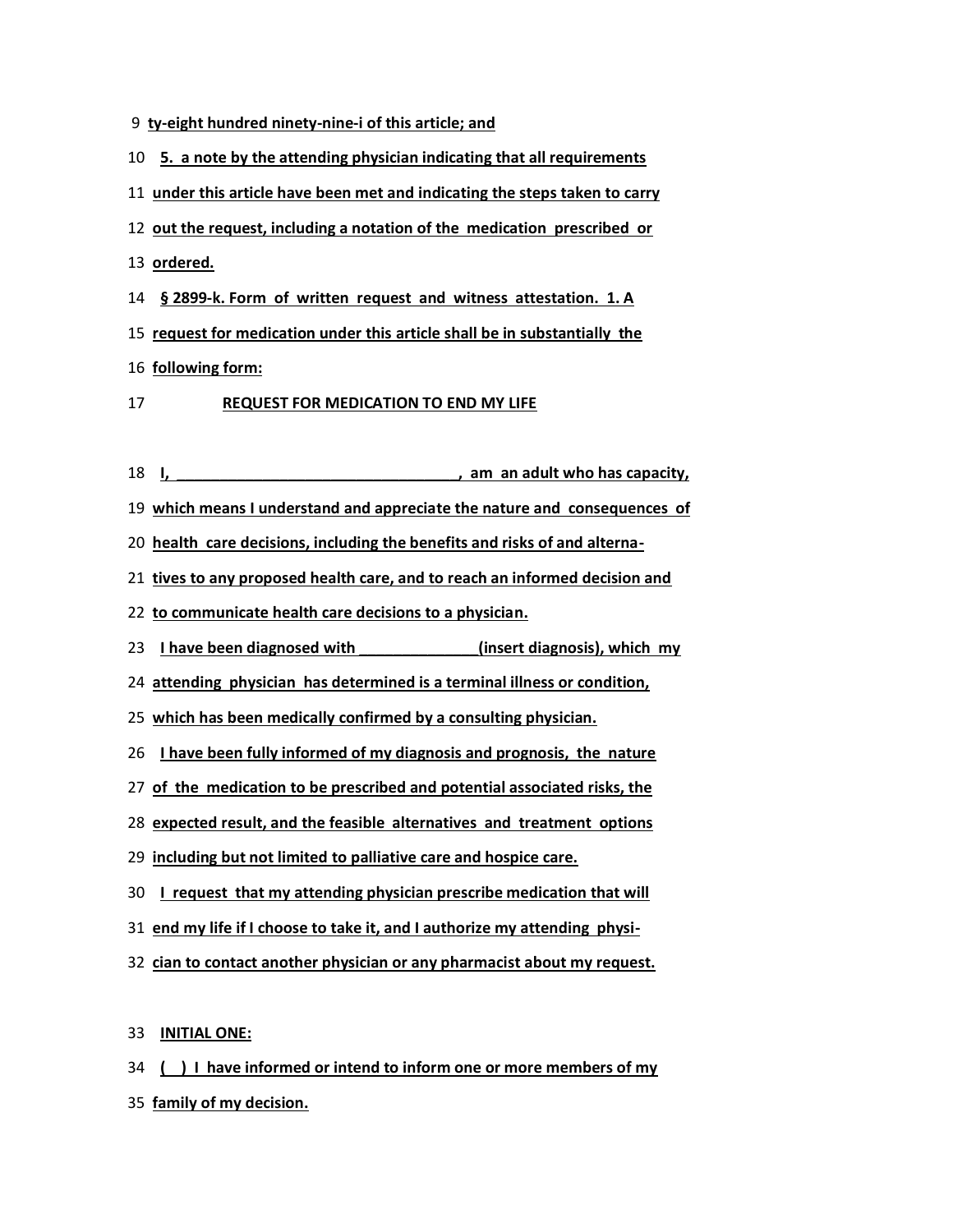**( ) I have decided not to inform any member of my family of my deci-**

**sion.**

**( ) I have no family to inform of my decision.**

**I understand that I have the right to rescind this request or decline**

- **to use the medication at any time.**
- **I understand the importance of this request, and I expect to die if I**
- **take the medication to be prescribed. I further understand that although**
- **most deaths occur within three hours, my death may take longer, and my**
- **attending physician has counseled me about this possibility.**
- **I make this request voluntarily, of my own volition and without being**
- **coerced, and I accept full responsibility for my actions.**

**Signed: \_\_\_\_\_\_\_\_\_\_\_\_\_\_\_\_\_\_\_\_\_\_\_\_\_\_**

**Dated: \_\_\_\_\_\_\_\_\_\_\_\_\_\_\_\_\_\_\_\_\_\_\_\_\_\_\_**

**DECLARATION OF WITNESSES**

A. 4321 7

- **I declare that the person signing this "Request for Medication to End**
- **My Life":**
- **(a) is personally known to me or has provided proof of identity;**
- **(b) voluntarily signed the "Request for Medication to End My Life" in**
- **my presence or acknowledged to me that he or she signed it; and**
- **(c) to the best of my knowledge and belief, has capacity and is making**
- **the "Request for Medication to End My Life" voluntarily, of his or her**
- **own volition and is not being coerced to sign the "Request for Medica-**
- **tion to End My Life".**
- **I am not the attending physician or consulting physician of the person**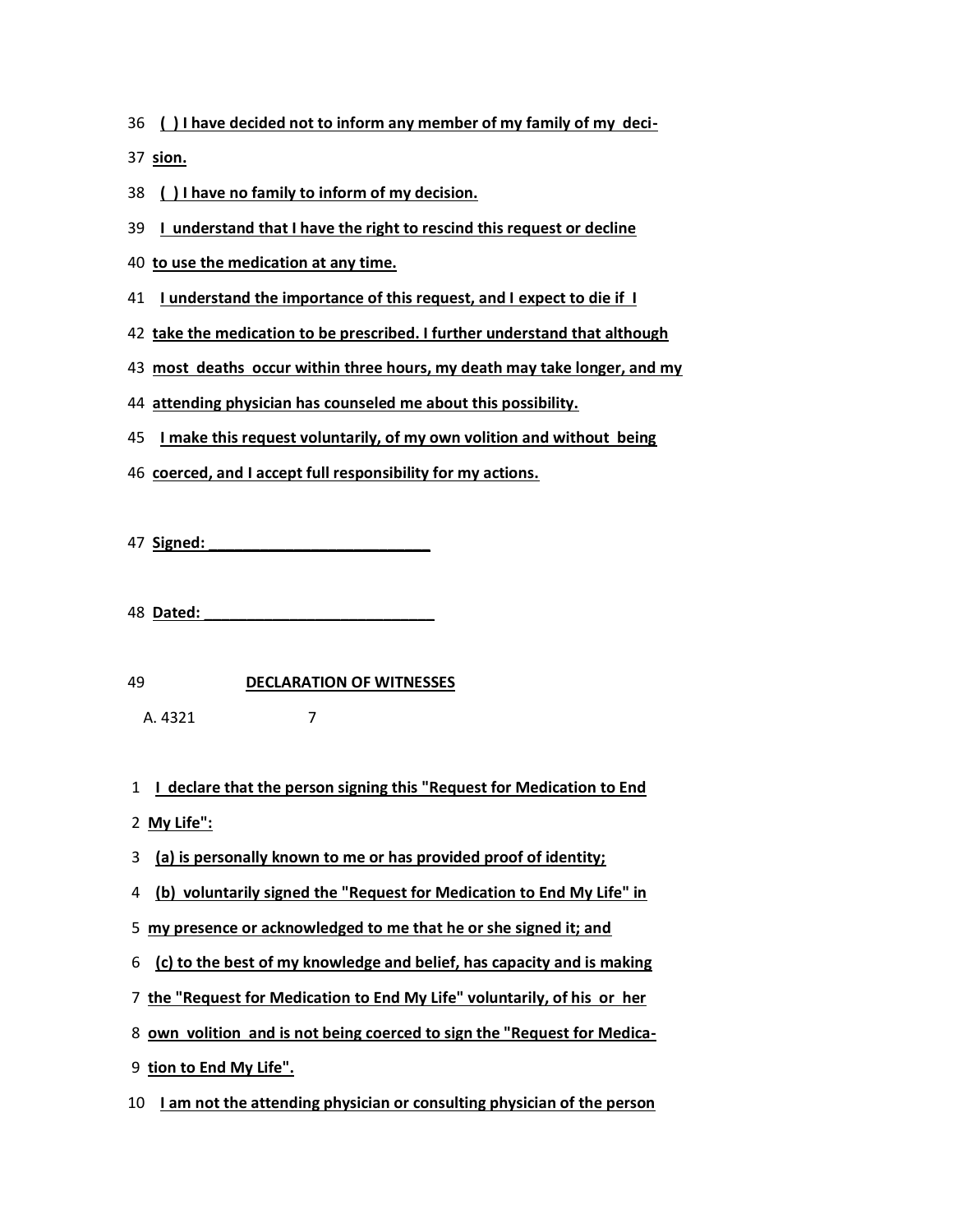| 11 signing the "Request for Medication to End My Life" or, if applicable, |
|---------------------------------------------------------------------------|
|---------------------------------------------------------------------------|

**the mental health professional who provides a capacity determination of**

**the person signing the "Request for Medication to End My Life" at the**

**time the "Request for Medication to End My Life" was signed.**

**I further declare under penalty of perjury that the statements made**

**herein are true and correct and false statements made herein are punish-**

**able.**

| 18 ________________________________Witness 1, Date: ____________________________                                                                                                                                                                                                                                                                                                                                                                                                                     |
|------------------------------------------------------------------------------------------------------------------------------------------------------------------------------------------------------------------------------------------------------------------------------------------------------------------------------------------------------------------------------------------------------------------------------------------------------------------------------------------------------|
| (Printed name)<br>19                                                                                                                                                                                                                                                                                                                                                                                                                                                                                 |
|                                                                                                                                                                                                                                                                                                                                                                                                                                                                                                      |
| 21 _______________________________(Telephone number)                                                                                                                                                                                                                                                                                                                                                                                                                                                 |
| I further declare that I am not (i) related to the above-named patient<br>22<br>23 by blood, marriage or adoption, (ii) entitled at the time the patient<br>24 signed the "Request for Medication to End My Life" to any portion of the<br>25 estate of the patient upon his/her death under any will or by operation<br>26 of law, or (iii) an owner, operator, employee or independent contractor<br>27 of a health care facility where the patient is receiving treatment or is<br>28 a resident. |
| Witness 2, Date: Microsoft Microsoft Microsoft Microsoft Microsoft Microsoft Microsoft Microsoft Microsoft Microsoft Microsoft Microsoft Microsoft Microsoft Microsoft Microsoft Microsoft Microsoft Microsoft Microsoft Micro                                                                                                                                                                                                                                                                       |
| (Printed name)<br>30                                                                                                                                                                                                                                                                                                                                                                                                                                                                                 |

**\_\_\_\_\_\_\_\_\_\_\_\_\_\_\_\_\_\_\_\_\_\_\_\_\_\_ (Address)**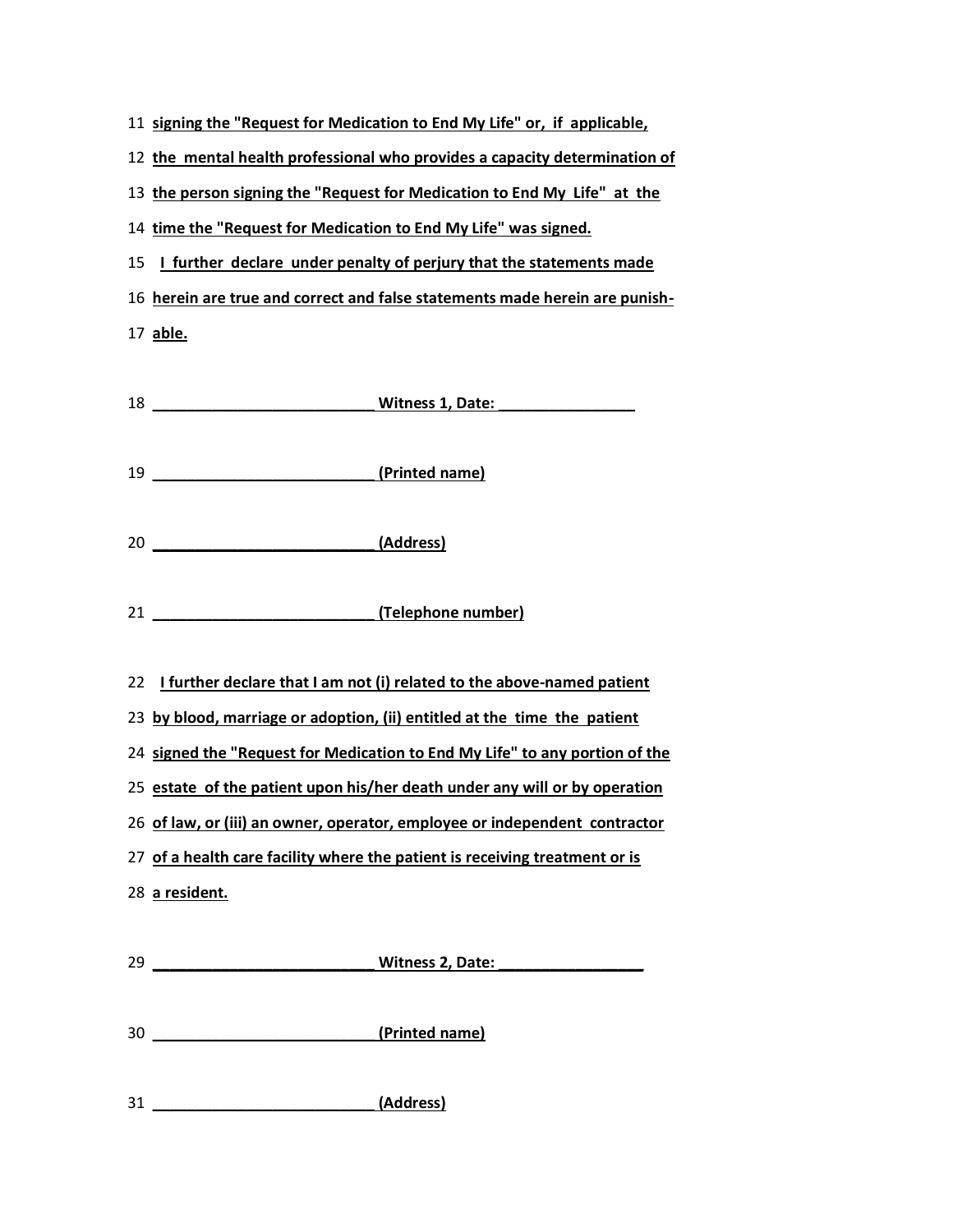**NOTE: Only one of the two witnesses may (i) be a relative (by blood,**

**marriage or adoption) of the person signing the "Request for Medication**

**to End My Life", (ii) be entitled to any portion of the person's estate**

**upon death under any will or by operation of law, or (iii) own, operate,**

**be employed or be an independent contractor at a health care facility**

**where the person is receiving treatment or is a resident.**

**2. (a) The "Request for Medication to End My Life" shall be written in**

**the same language as any conversations, consultations, or interpreted**

**conversations or consultations between a patient and at least one of his**

**or her attending or consulting physicians.**

**(b) Notwithstanding paragraph (a) of this subdivision, the written**

**"Request for Medication to End My Life" may be prepared in English even**

**when the conversations or consultations or interpreted conversations or**

**consultations were conducted in a language other than English or with**

A. 4321 8

**auxiliary aids or hearing, speech or visual aids, if the English**

**language form includes an attached declaration by the interpreter of the**

- **conversation or consultation, which shall be in substantially the**
- **following form:**

## **INTERPRETER'S DECLARATION**

- **I, \_\_\_\_\_\_\_\_\_\_\_ (insert name of interpreter)\_\_\_\_\_ ,(mark as applica-**
- **ble):**

**( ) for a patient whose conversations or consultations or interpreted**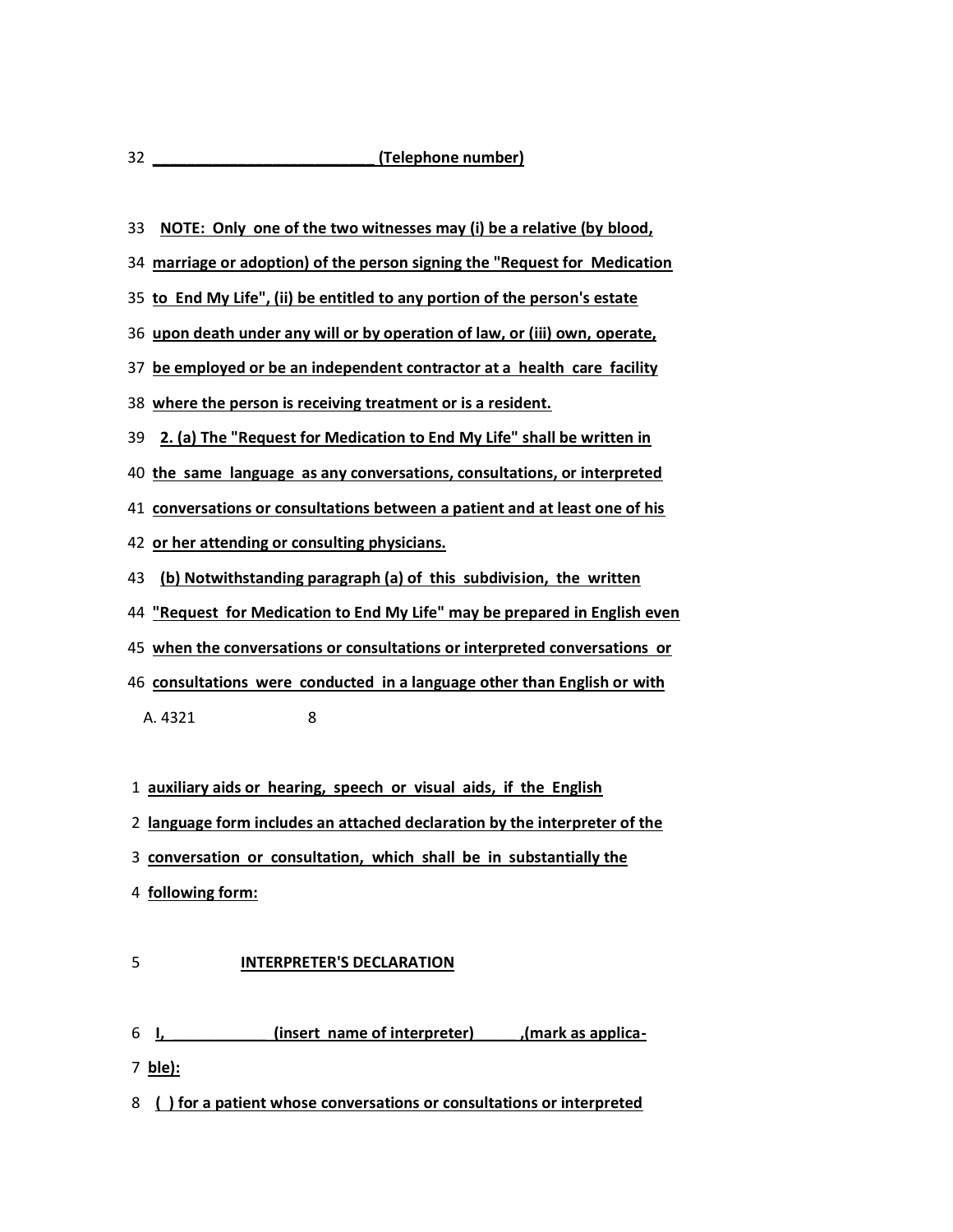| 9 conversations or consultations were conducted in a language other than |
|--------------------------------------------------------------------------|
|--------------------------------------------------------------------------|

**English and the "Request for Medication to End My Life" is in English: I**

**declare that I am fluent in English and (insert target language). I have**

**the requisite language and interpreter skills to be able to interpret**

**effectively, accurately and impartially information shared and communi-**

**cations between the attending or consulting physician and (name of**

**patient).**

**I certify that on (insert date), at approximately (insert time), I**

**interpreted the communications and information conveyed between the**

**physician and (name of patient) as accurately and completely to the best**

**of my knowledge and ability and read the "Request for Medication to End**

**My Life" to (name of patient) in (insert target language).**

**(Name of patient) affirmed to me his/her desire to sign the "Request**

**for Medication to End My Life" voluntarily, of (name of patient)'s own**

**volition and without coercion.**

**( ) for a patient with a speech, hearing or vision disability: I**

**declare that I have the requisite language, reading and/or interpreter**

**skills to communicate with the patient and to be able to read and/or**

**interpret effectively, accurately and impartially information shared and**

**communications that occurred on (insert date) between the attending or**

**consulting physician and (name of patient).**

**I certify that on (insert date), at approximately (insert time), I**

**read and/or interpreted the communications and information conveyed**

**between the physician and (name of patient) impartially and as accurate-**

**ly and completely to the best of my knowledge and ability and, where**

**needed for effective communication, read or interpreted the "Request for**

**Medication to End my Life" to (name of patient).**

**(Name of patient) affirmed to me his/her desire to sign the "Request**

**for Medication to End My Life" voluntarily, of (name of patient)'s own**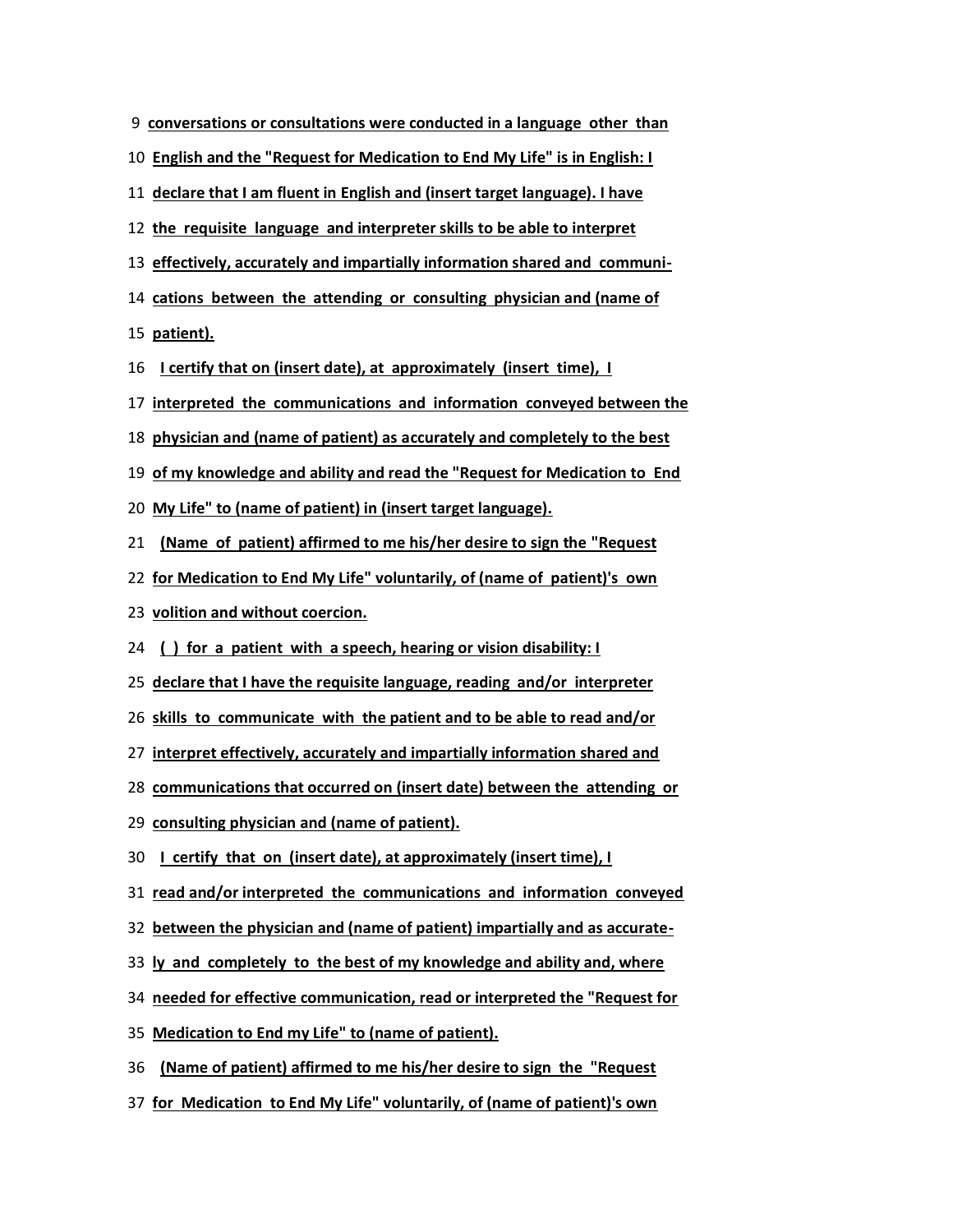**volition and without coercion.**

| I further declare under penalty of perjury that (i) the foregoing is<br>39  |
|-----------------------------------------------------------------------------|
| 40 true and correct; (ii) I am not (A) related to (name of patient) by      |
| 41 blood, marriage or adoption, (B) entitled at the time (name of patient)  |
| 42 signed the "Request for Medication to End My Life" to any portion of the |
| 43 estate of (name of patient) upon his/her death under any will or by      |
| 44 operation of law, or (C) an owner, operator, employee or independent     |
| 45 contractor of a health care facility where (name of patient) is receiv-  |
| 46 ing treatment or is a resident, except that if I am an employee or inde- |
| 47 pendent contractor at such health care facility, providing interpreter   |
| 48 services is part of my job description at such health care facility or I |
| 49 have been trained to provide interpreter services and (name of patient)  |
| 50 requested that I provide interpreter services to him/her for the         |
| 51 purposes stated in this Declaration; and (iii) false statements made     |
| 52 herein are punishable.                                                   |
| A. 4321<br>9                                                                |

**Executed at (insert city, county and state) on this (insert day of**

- **month) of (insert month), (insert year).**
- **\_\_\_\_\_\_\_\_\_\_\_\_\_\_\_\_\_\_\_\_\_\_\_\_\_\_ (Signature of Interpreter) \_\_\_\_\_\_\_\_\_\_\_\_\_\_\_\_\_\_\_\_\_\_\_\_\_\_ (Printed name of Interpreter) \_\_\_\_\_\_\_\_\_\_\_\_\_\_\_\_\_\_\_\_\_\_\_\_\_\_ (ID # or Agency Name) \_\_\_\_\_\_\_\_\_\_\_\_\_\_\_\_\_\_\_\_\_\_\_\_\_\_ (Address of Interpreter)**
- **\_\_\_\_\_\_\_\_\_\_\_\_\_\_\_\_\_\_\_\_\_\_\_\_\_\_ (Language Spoken by Interpreter)**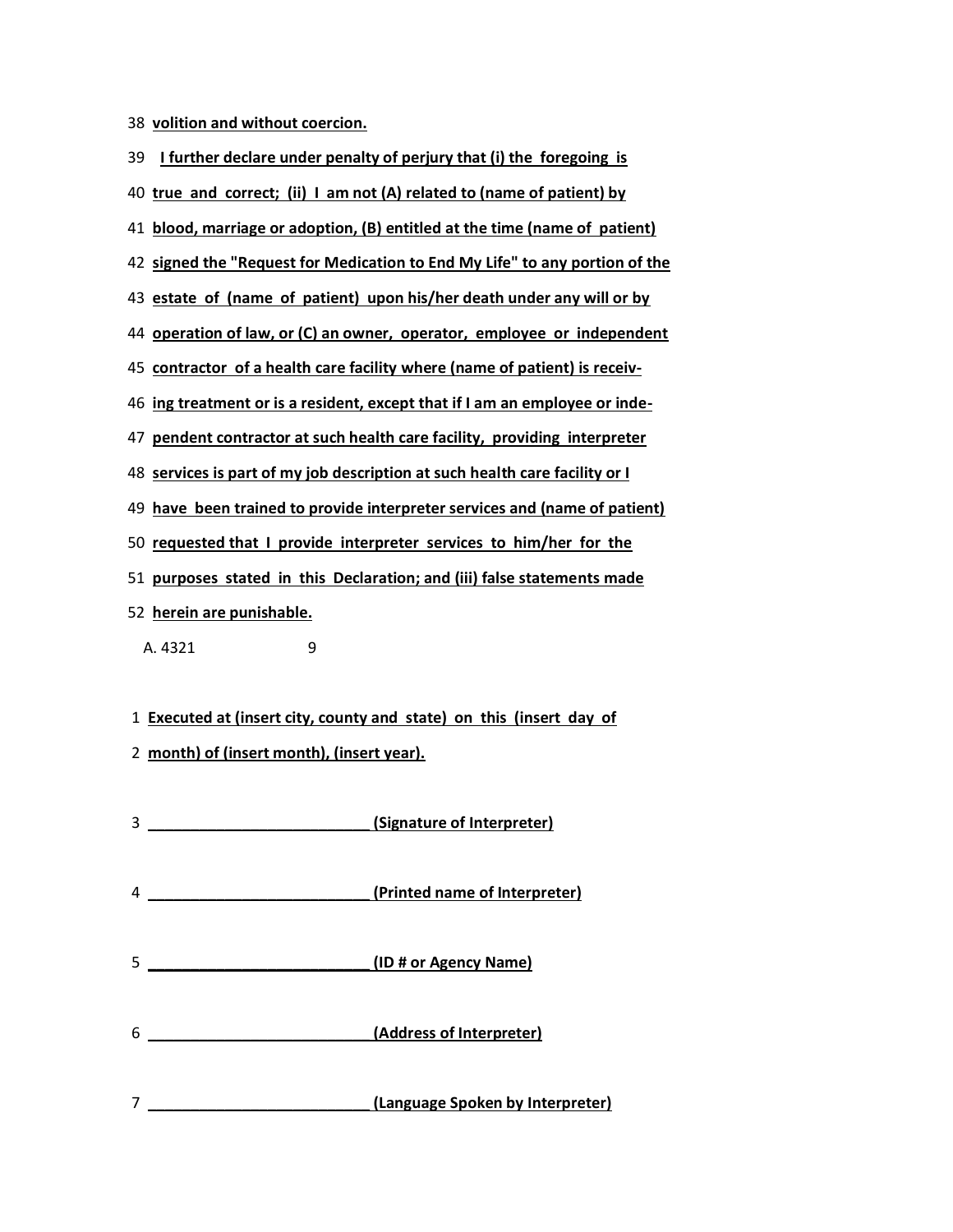**(c) An interpreter whose services are provided under paragraph (b) of**

**this subdivision shall not (i) be related to the patient who signs the**

**"Request for Medication to End My Life" by blood, marriage or adoption,**

**(ii) be entitled at the time the "Request for Medication to End My Life"**

**is signed by the patient to any portion of the estate of the patient**

**upon death under any will or by operation of law, or (iii) be an owner,**

**operator, employee or independent contractor of a health care facility**

**where the patient is receiving treatment or is a resident; provided that**

**an employee or independent contractor whose job description at the**

**health care facility includes interpreter services or who is trained to**

**provide interpreter services and who has been requested by the patient**

**to serve as an interpreter under this article shall not be prohibited**

**from serving as a witness under this article.**

**§ 2899-l. Protection and immunities. 1. A physician, pharmacist, other**

**health care professional or other person shall not be subject to civil**

**or criminal liability or professional disciplinary action by any govern-**

**ment entity for taking any reasonable good-faith action or refusing to**

**act under this article, including, but not limited to: (a) engaging in**

**discussions with a patient relating to the risks and benefits of end-of-**

**life options in the circumstances described in this article, (b) provid-**

**ing a patient, upon request, with a referral to another health care**

**provider, (c) being present when a qualified individual self-administers**

**medication, (d) refraining from acting to prevent the qualified individ-**

**ual from self-administering such medication, or (e) refraining from**

**acting to resuscitate the qualified individual after he or she self-ad-**

**ministers such medication.**

**2. Nothing in this section shall limit civil or criminal liability for**

**negligence, recklessness or intentional misconduct.**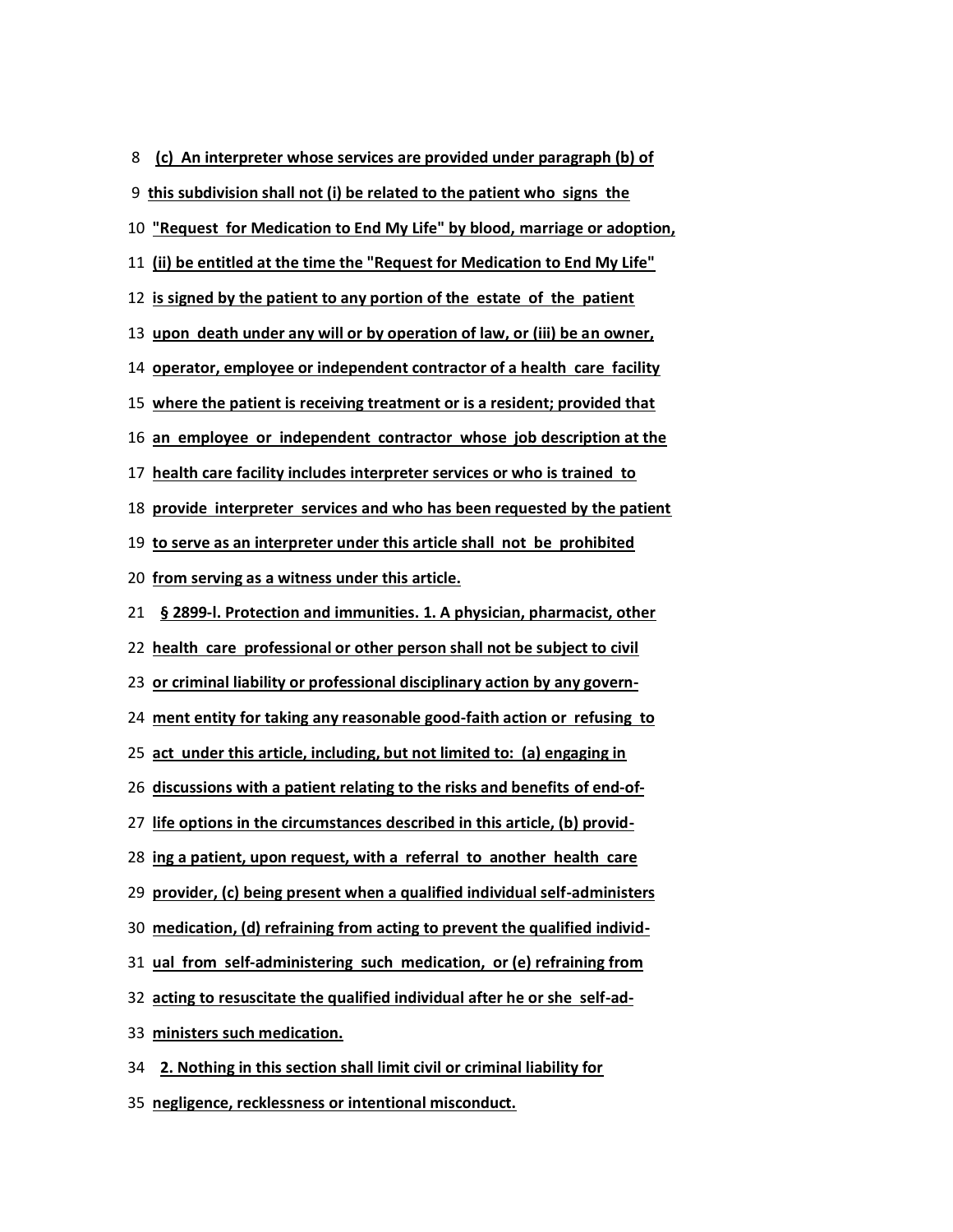- **§ 2899-m. Permissible refusals and prohibitions. 1. (a) A physician,**
- **nurse, pharmacist, other health care provider or other person shall not**
- **be under any duty, by law or contract, to participate in the provision**
- **of medication to a patient under this article.**
- **(b) If a health care provider is unable or unwilling to participate in**
- **the provision of medication to a patient under this article and the**
- **patient transfers care to a new health care provider, the prior health**
- **care provider shall transfer or arrange for the transfer, upon request,**
- **of a copy of the patient's relevant medical records to the new health**
- **care provider.**
- **2. (a) A private health care facility may prohibit the prescribing,**
- **dispensing, ordering or self-administering of medication under this**
- **article while the patient is being treated in or while the patient is**
- **residing in the health care facility if:**
	- A. 4321 10
- **(i) the prescribing, dispensing, ordering or self-administering is**
- **contrary to a formally adopted policy of the facility that is expressly**
- **based on sincerely held religious beliefs or moral convictions central**
- **to the facility's operating principles; and**
- **(ii) the facility has informed the patient of such policy prior to**
- **admission or as soon as reasonably possible.**
- **(b) Where a facility has adopted a prohibition under this subdivision,**
- **if a patient who wishes to use medication under this article requests,**
- **the patient shall be transferred promptly to another health care facili-**
- **ty that is reasonably accessible under the circumstances and willing to**
- **permit the prescribing, dispensing, ordering and self-administering of**
- **medication under this article with respect to the patient.**
- **3. Where a health care facility has adopted a prohibition under this**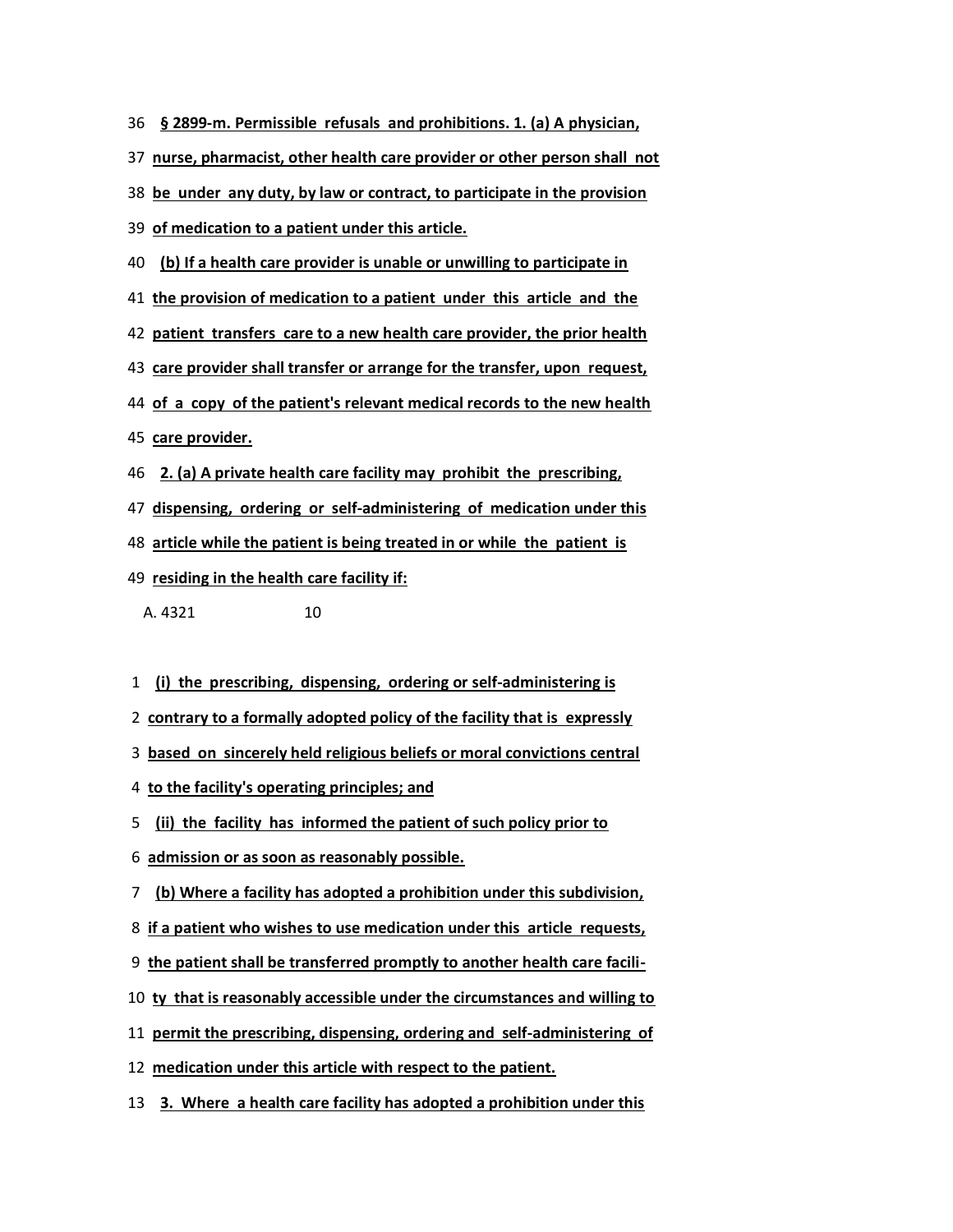- **subdivision, any health care provider or employee or independent**
- **contractor of the facility who violates the prohibition may be subject**
- **to sanctions otherwise available to the facility, provided the facility**
- **has previously notified the health care provider, employee or independ-**
- **ent contractor of the prohibition in writing.**
- **§ 2899-n. Relation to other laws and contracts. 1. (a) A patient who**
- **requests medication under this article shall not, because of that**
- **request, be considered to be a person who is suicidal, and self-adminis-**
- **tering medication under this article shall not be deemed to be suicide,**
- **for any purpose.**
- **(b) Action taken in accordance with this article shall not be**
- **construed for any purpose to constitute suicide, assisted suicide,**
- **attempted suicide, promoting a suicide attempt, euthanasia, mercy kill-**
- **ing, or homicide under the law, including as an accomplice or accessory**

**or otherwise.**

- **2. (a) No provision in a contract, will or other agreement, whether**
- **written or oral, to the extent the provision would affect whether a**
- **person may make or rescind a request for medication or take any other**
- **action under this article, shall be valid.**
- **(b) No obligation owing under any contract shall be conditioned or**
- **affected by the making or rescinding of a request by a person for medi-**
- **cation or taking any other action under this article.**
- **3. (a) A person and his or her beneficiaries shall not be denied bene-**
- **fits under a life insurance policy for actions taken in accordance with**

**this article.**

- **(b) Notwithstanding the provisions of any law or contract, the sale,**
- **procurement or issuance of a life or health insurance or annuity policy,**
- **or the rate charged for a policy, shall not be conditioned upon or**
- **affected by a patient making or rescinding a request for medication**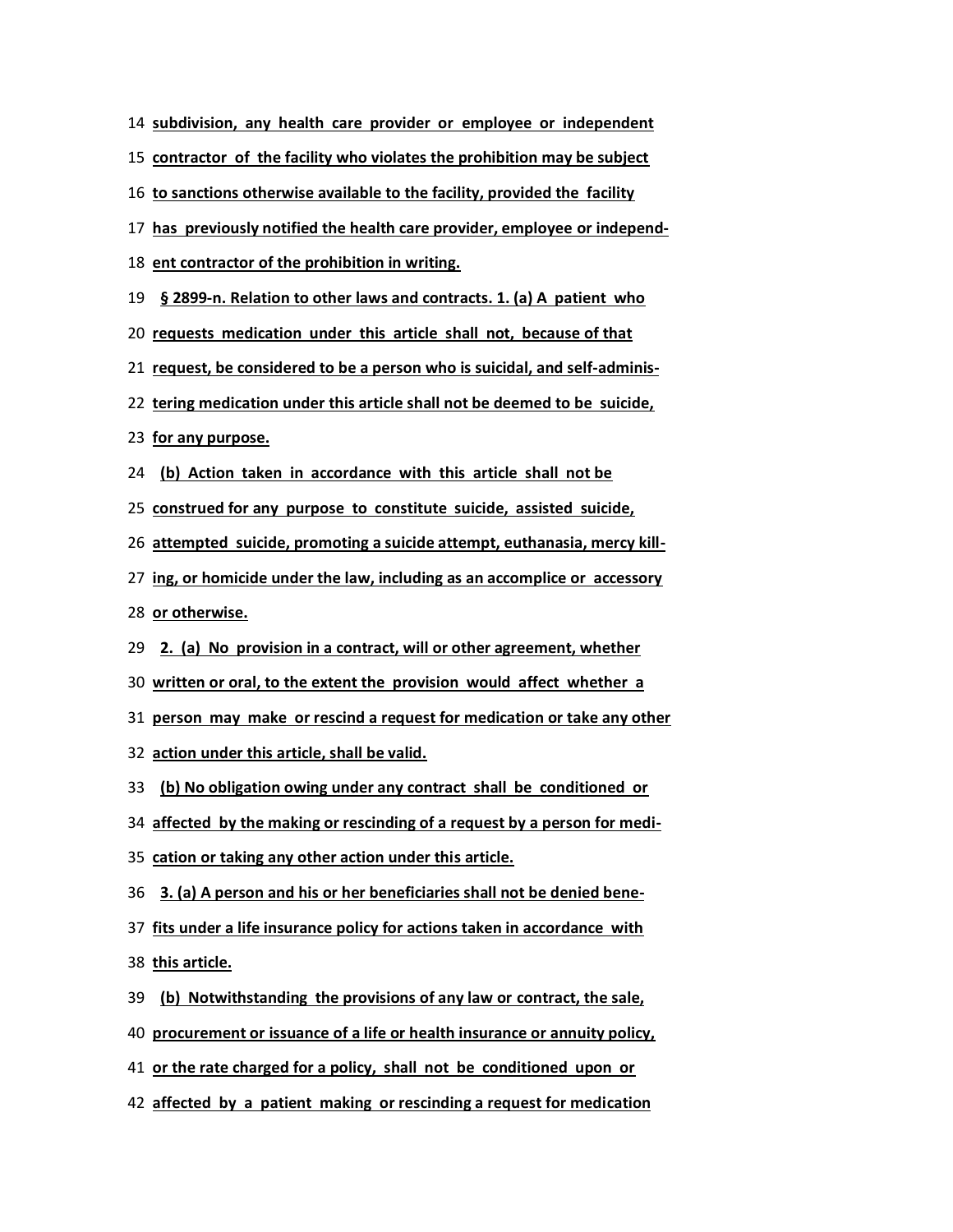**under this article.**

- **4. An insurer shall not provide any information in communications made**
- **to a patient about the availability of medication under this article**
- **absent a request by the patient or by his or her attending physician**
- **upon the request of such patient. Any communication shall not include**
- **both the denial of coverage for treatment and information as to the**
- **availability of medication under this article.**
- **5. The sale, procurement, or issue of any professional malpractice**
- **insurance policy or the rate charged for the policy shall not be condi-**
- **tioned upon or affected by whether the insured does or does not take or**
- **participate in any action under this article.**
- **§ 2899-o. Safe disposal of unused medications. A person who has**
- **custody or control of any unused medication prescribed under this arti-**
- **cle after the death of the qualified individual shall personally deliver**
	- A. 4321 11
- **the unused medication for disposal to the nearest qualified facility**
- **that properly disposes of controlled substances or shall dispose of it**
- **by lawful means in accordance with regulations made by the commissioner,**
- **regulations made by or guidelines of the commissioner of education, or**
- **guidelines of a federal drug enforcement administration approved take-**
- **back program. A qualified facility that properly disposes of controlled**
- **substances shall accept and dispose of any medication delivered to it as**
- **provided hereunder regardless of whether such medication is a controlled**
- **substance. The commissioner may make regulations as may be appropriate**
- **for the safe disposal of unused medications prescribed, dispensed or**
- **ordered under this article as provided in this section.**
- **§ 2899-p. Death certificate. 1. If otherwise authorized by law, the**
- **attending physician may sign the qualified individual's death certif-**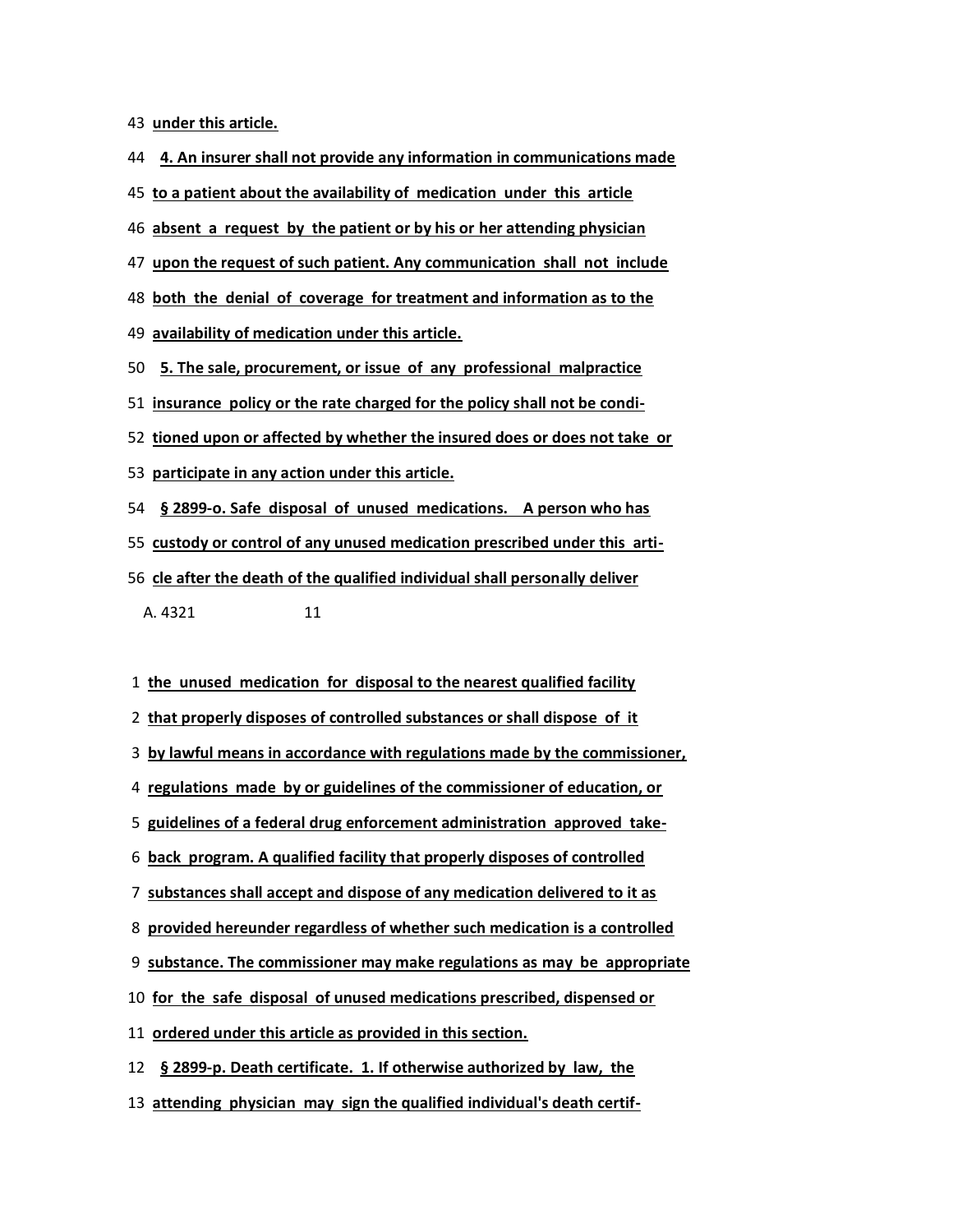**icate.**

**2. The cause of death listed on a qualified individual's death certif- icate who dies after self-administering medication under this article will be the underlying terminal illness or condition. § 2899-q. Reporting. 1. The commissioner shall annually review a sample of the records maintained under sections twenty-eight hundred ninety-nine-j and twenty-eight hundred ninety-nine-p of this article. The commissioner shall adopt regulations establishing reporting require- ments for physicians taking action under this article to determine utilization and compliance with this article. The information collected under this subdivision shall not constitute a public record available for public inspection and shall be confidential and collected and main- tained in a manner that protects the privacy of the patient, his or her family, and any health care provider acting in connection with such patient under this article, except that such information may be disclosed to a governmental agency as authorized or required by law relating to professional discipline, protection of public health or law enforcement. 2. The commissioner shall prepare a report annually containing rele- vant data regarding utilization and compliance with this article and shall send such report to the legislature, and post such report on the department's website. § 2899-r. Penalties. 1. Nothing in this article shall be construed to limit professional discipline or civil liability resulting from conduct in violation of this article, negligent conduct, or intentional miscon- duct by any person. 2. Conduct in violation of this article shall be subject to applicable criminal liability under state law, including, where appropriate and without limitation, offenses constituting homicide, forgery, coercion,**